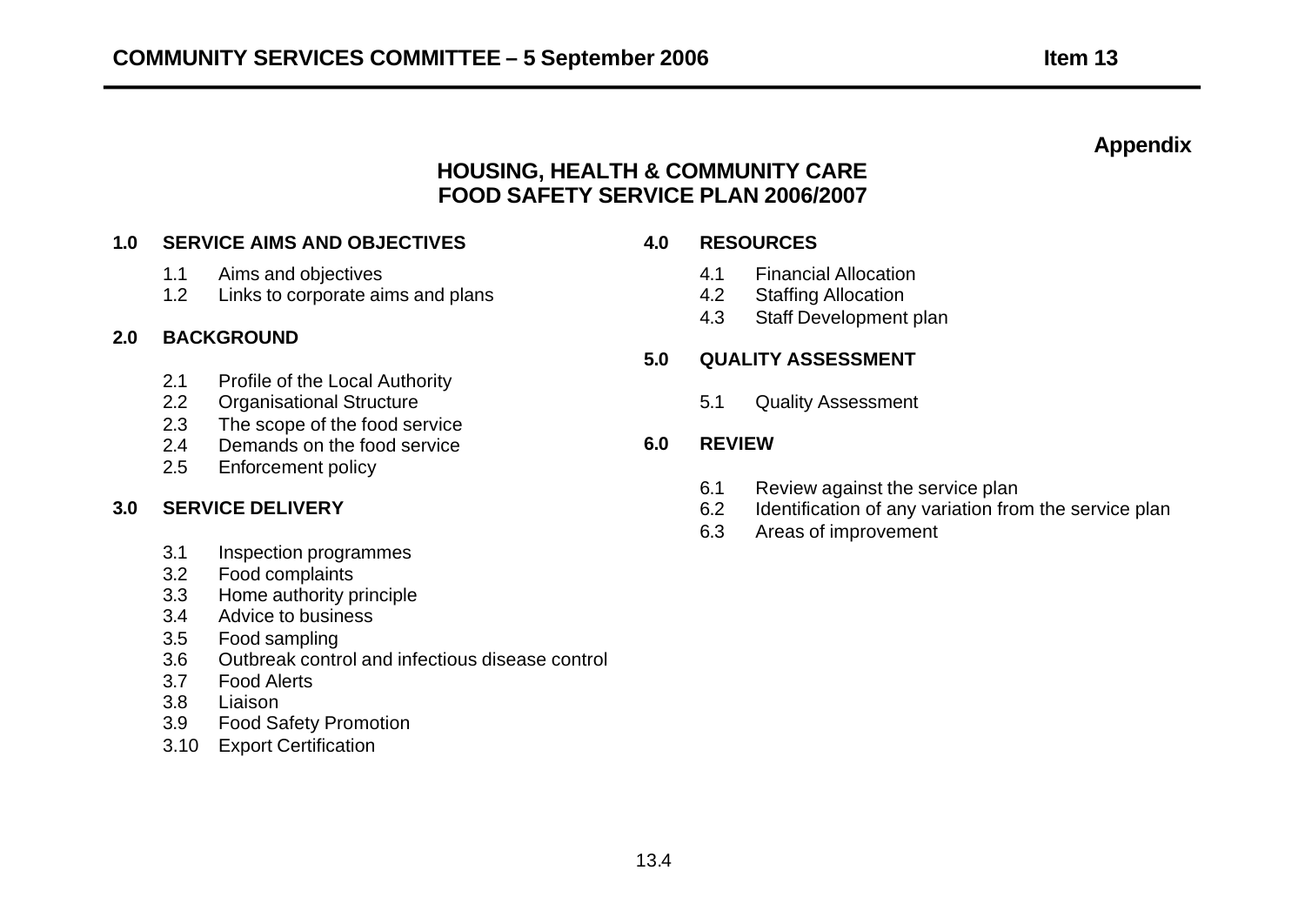| 1.0   | <b>SERVICE AIMS AND</b><br><b>OBJECTIVES</b> |                                                                                                                                                                                                                                                                                                                                                                                                                                                                                                                                                                                                                                                                                                                                                                                                                                                                                                                                                                                                                                                                                                                                                     |
|-------|----------------------------------------------|-----------------------------------------------------------------------------------------------------------------------------------------------------------------------------------------------------------------------------------------------------------------------------------------------------------------------------------------------------------------------------------------------------------------------------------------------------------------------------------------------------------------------------------------------------------------------------------------------------------------------------------------------------------------------------------------------------------------------------------------------------------------------------------------------------------------------------------------------------------------------------------------------------------------------------------------------------------------------------------------------------------------------------------------------------------------------------------------------------------------------------------------------------|
| $1.1$ | <b>Aims and Objectives</b>                   | The Housing, Health & Community Care Service is committed to ensuring that the highest<br>standards are maintained throughout the district in food premises for which they are the<br>Enforcing Authority, in order to protect both employees and members of the public.<br>Environmental Health staff will adopt an approach to enforcement which will encompass<br>the investigation of cases of food poisoning or suspected food poisoning and food<br>complaints as well as inspections based on risk assessment so as to make effective use<br>of staff resources allocated. Staff will act within the Department's overall enforcement<br>policy (Document 1) but due regard will be had to guidance from recognised bodies.<br>Rochford District Council has adopted the Enforcement Concordat (Document 2) and<br>therefore staff will carry out activities in this service plan in accordance with the Concordat.<br>Education plays an important part in improving food hygiene standards and therefore<br>Environmental Health staff will carry out the activities in this service plan with an educative<br>approach wherever possible. |
| 1.2   | <b>Links to Corporate Aims</b><br>and Plans  | This service supports Rochford District Council's Corporate Plan 2006/2007. In particular<br>to work towards the Corporate Aims, 'Work towards a Safer and More Caring Community'<br>and 'Improve the Quality of Life for People in our District by 'Providing Quality, Cost<br><b>Effective Services'.</b><br>This fits with the key themes of 'Feeling Safe' and 'Healthy Living' in the Community<br>Strategy.                                                                                                                                                                                                                                                                                                                                                                                                                                                                                                                                                                                                                                                                                                                                   |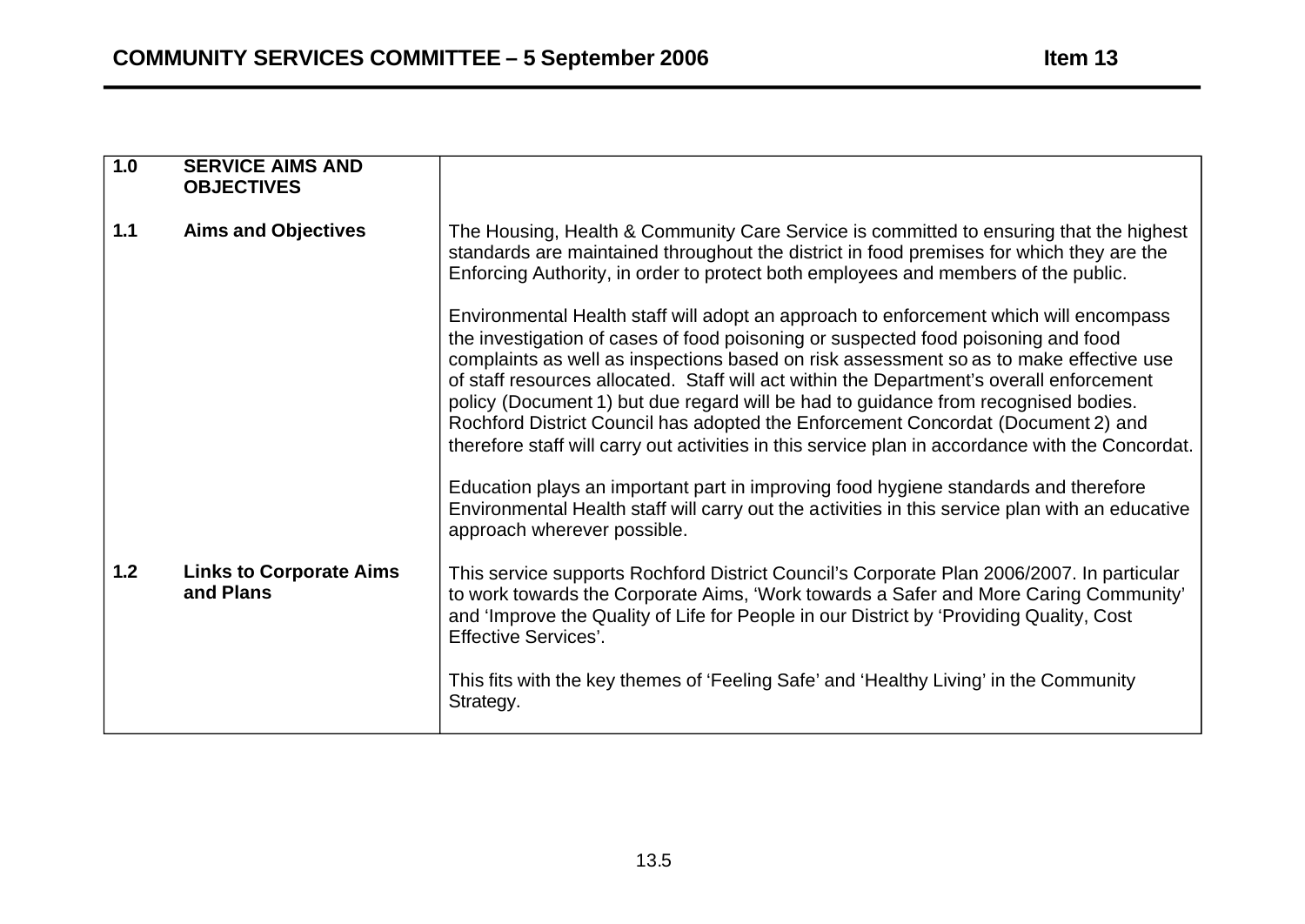|       |                                                            | We follow all of the Council's values to: 'Act with integrity', 'Be open and transparent about<br>what we do', 'Respect others and treat people courteously and equally', 'Be responsive to<br>customer needs and requests', 'Always try to improve what we do' and 'Work with others<br>to improve what we do both directly and through partnership working'.          |
|-------|------------------------------------------------------------|-------------------------------------------------------------------------------------------------------------------------------------------------------------------------------------------------------------------------------------------------------------------------------------------------------------------------------------------------------------------------|
| 2.0   | <b>BACKGROUND</b>                                          |                                                                                                                                                                                                                                                                                                                                                                         |
| 2.1   | <b>Profile of Rochford District</b>                        | See the website/intranet.                                                                                                                                                                                                                                                                                                                                               |
| 2.1.1 | Profile of the Housing, Health<br>& Community Care Service | See the Constitution (Document 3) and the intranet/website.                                                                                                                                                                                                                                                                                                             |
|       |                                                            | The Council is restructuring its external services and this will see environmental functions,<br>including this service, incorporated within a new Environmental Services Division. This will<br>not have any impact on the delivery of this plan.                                                                                                                      |
| 2.2   | <b>Organisational Structure</b>                            |                                                                                                                                                                                                                                                                                                                                                                         |
| 2.2.1 | <b>Rochford District Council</b>                           | Please see the Constitution and the intranet/website.                                                                                                                                                                                                                                                                                                                   |
| 2.2.2 | Housing, Health &<br><b>Community Care</b>                 | Please see the Constitution and the intranet/website.                                                                                                                                                                                                                                                                                                                   |
| 2.2.3 | Manager responsible for Food<br>Service                    | Safety, Food and Regulation Manager.                                                                                                                                                                                                                                                                                                                                    |
| 2.2.4 | <b>Specialist Services</b>                                 | Samples for analysis are submitted to a Public Analyst at a laboratory accredited for the<br>purposes for analysis and which appears on the list of official food control laboratories.<br>Samples for examination are submitted to a food examiner at a laboratory accredited for<br>the purpose of examination and which appears on the list of official food control |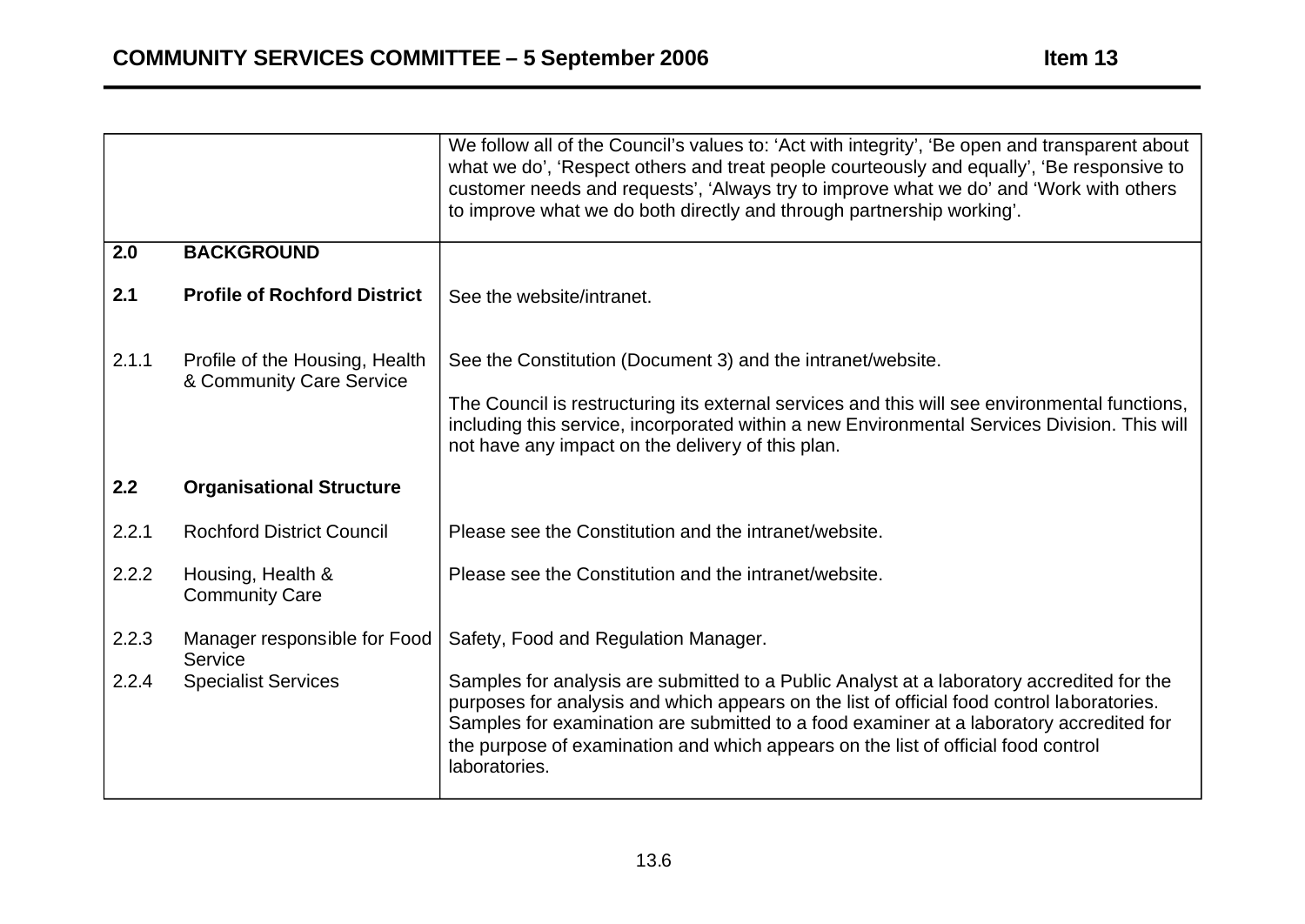| $\overline{2.3}$ | The Scope of the Food |                                                                                                                                                                                                                                                                               |
|------------------|-----------------------|-------------------------------------------------------------------------------------------------------------------------------------------------------------------------------------------------------------------------------------------------------------------------------|
|                  | <b>Service</b>        |                                                                                                                                                                                                                                                                               |
| 2.3.1            |                       | Establish and maintain up to date register of all food premises in the district.                                                                                                                                                                                              |
| 2.3.2            |                       | Inspect all food premises on a risk based, rolling programme in accordance with Food Law<br>Code of Practice and Practice Guidance and take enforcement action as necessary. Most<br>of the planned inspections will be carried out by a contractor.                          |
| 2.3.3            |                       | Carry out visits and inspections to food premises as necessary within the plan period,<br>including revisits and investigative visits.                                                                                                                                        |
| 2.3.4            |                       | Investigate and resolve all food complaints and all complaints relating to a food business,<br>including refuse, litter, odours, pests, drainage etc, except noise.                                                                                                           |
| 2.3.5            |                       | Provide advice and assistance to businesses and consumers on food related issues.                                                                                                                                                                                             |
| 2.3.6            |                       | Receive and act on all food alerts.                                                                                                                                                                                                                                           |
| 2.3.7            |                       | Investigate all food within the district that might be contaminated or illegally imported and<br>take necessary action. Check with Southend Airport and Baltic Wharf for plans to import<br>food. Seize, detain and destroy, as necessary, unsafe or illegally imported food. |
| 2.3.8            |                       | Monitor the movement of unsafe food into and out of the Rochford District area.                                                                                                                                                                                               |
| 2.3.9            |                       | Take action to close food premises found to present an imminent risk to health.                                                                                                                                                                                               |
| 2.3.10           |                       | Act as consultee in relation to alcohol and entertainment licensing.                                                                                                                                                                                                          |
| 2.3.11           |                       | Provide advice to the Planning Service on food related issues.                                                                                                                                                                                                                |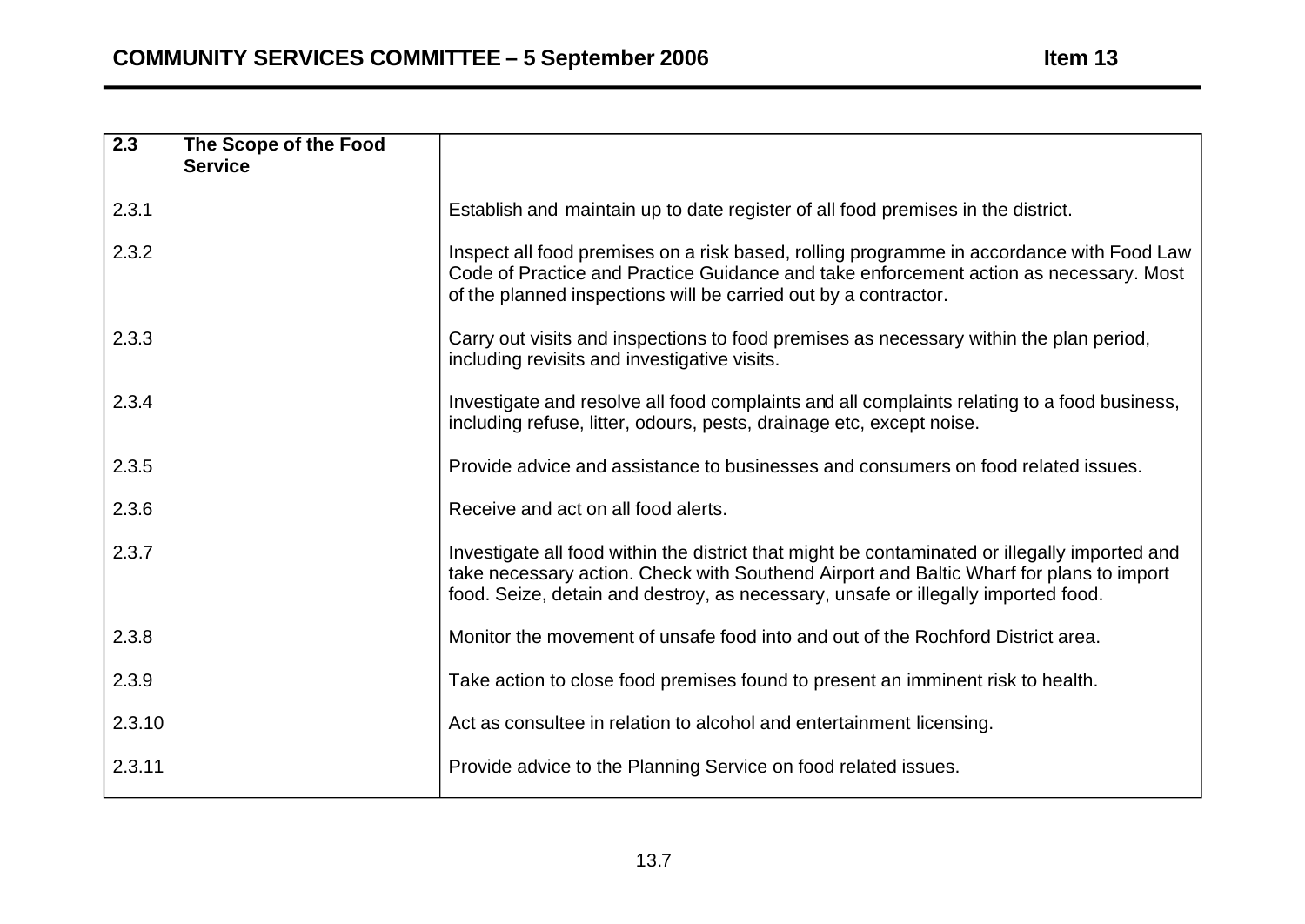| 2.3.12 | Identify butchers shops requiring Authorisation to remove specified risk material (bovine<br>vetebral column) and prepare them for issue of the Authorisation.                                                                         |
|--------|----------------------------------------------------------------------------------------------------------------------------------------------------------------------------------------------------------------------------------------|
| 2.3.13 | Identify premises processing, handling and storing meat products, meat preparations,<br>minced meat, etc. and prepare them for approval.                                                                                               |
| 2.3.14 | Identify premises processing, handling and storing dairy, fish and/or egg products, live<br>bivalve molluscs, etc. and prepare them for approval.                                                                                      |
| 2.3.15 | Inspect premises processing, handling and storing food(s) that fall under product-specific<br>regulations and ensure that they comply with such regulations.                                                                           |
| 2.3.16 | Undertake a food sampling programme in accordance with the Health Protection Agency,<br>Eastern, Chelmsford Food, Water and Environmental Laboratory Sampling Programme<br>and taking account of current food premises.                |
| 2.3.17 | Facilitate food hygiene training as necessary, by independent training organisations.                                                                                                                                                  |
| 2.3.18 | Comment on proposed food legislation, codes of practice and other official documents as<br>necessary and as requested.                                                                                                                 |
| 2.3.19 | Provide appropriate export certification as requested by food companies in the district.                                                                                                                                               |
| 2.3.20 | Carry out a health and safety inspection of all premises where the sale of food is the main<br>activity on a risk based rolling programme in accordance with LAC 67/1, and take<br>enforcement action as necessary including revisits. |
| 2.3.21 | Investigate and resolve all serious complaints about health and safety where the sale of<br>food is the main activity.                                                                                                                 |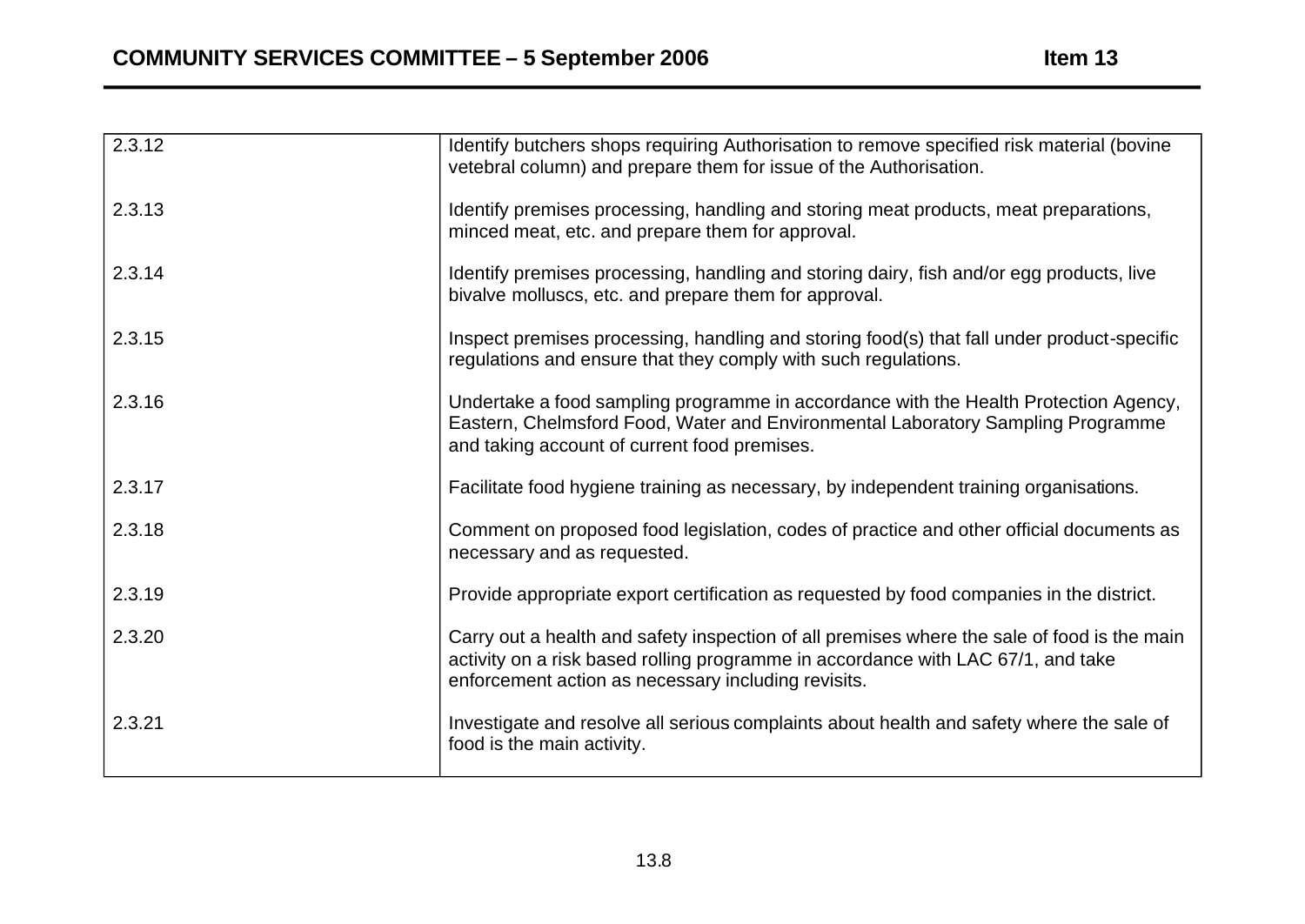| 2.3.22                                              | Receive all reports of accidents where the sale of food is the main activity and investigate<br>as necessary using HELA guidance.                                                                                                                                                                                                                                          |                                                          |
|-----------------------------------------------------|----------------------------------------------------------------------------------------------------------------------------------------------------------------------------------------------------------------------------------------------------------------------------------------------------------------------------------------------------------------------------|----------------------------------------------------------|
| 2.3.23                                              | Investigate all reports of a food poisoning/borne outbreak.                                                                                                                                                                                                                                                                                                                |                                                          |
| 2.4<br><b>Demands on the Food</b><br><b>Service</b> | As at 1 April 2006 the Housing, Health & Community Care Division's database has<br>identified that it is responsible for enforcing Food Safety in 601 food premises within the<br>Rochford District. According to the Food Law Code of Practice, Risk Categories for these<br>premises can be broken down as follows:<br><b>Risk Category</b><br><b>Number of Premises</b> | <b>C.O.P. Inspection Frequency</b>                       |
|                                                     | $5\phantom{.0}$<br>A<br>$=$<br>65<br>$\sf B$<br>$=$<br>$\overline{C}$<br>188<br>$=$<br>72<br>D<br>$=$<br>E<br>227<br>$=$<br>44<br>Unrated<br>$=$                                                                                                                                                                                                                           | 6 months<br>12 months<br>18 months<br>2 years<br>3 years |
|                                                     | Unrated premises are: 33 new premises where the risk rating will be determined following<br>an inspection; 10 child minders not needing an inspection because they only provide low<br>risk food; and 1 Approved Meat Products premises which has to be inspected 3 times per<br>year.                                                                                     |                                                          |
|                                                     | Following receipt of an updated list of childminders from Essex County Council, a<br>questionnaire is sent to find out the type of catering they provide. Those only providing low<br>risk food eg. drink and snacks are not routinely inspected.                                                                                                                          |                                                          |
|                                                     | The estimated number identified as Manufacturing premises are<br>The estimated number identified as Retail premises are<br>The estimated number identified as Catering Premises are                                                                                                                                                                                        | 4<br>166<br>414                                          |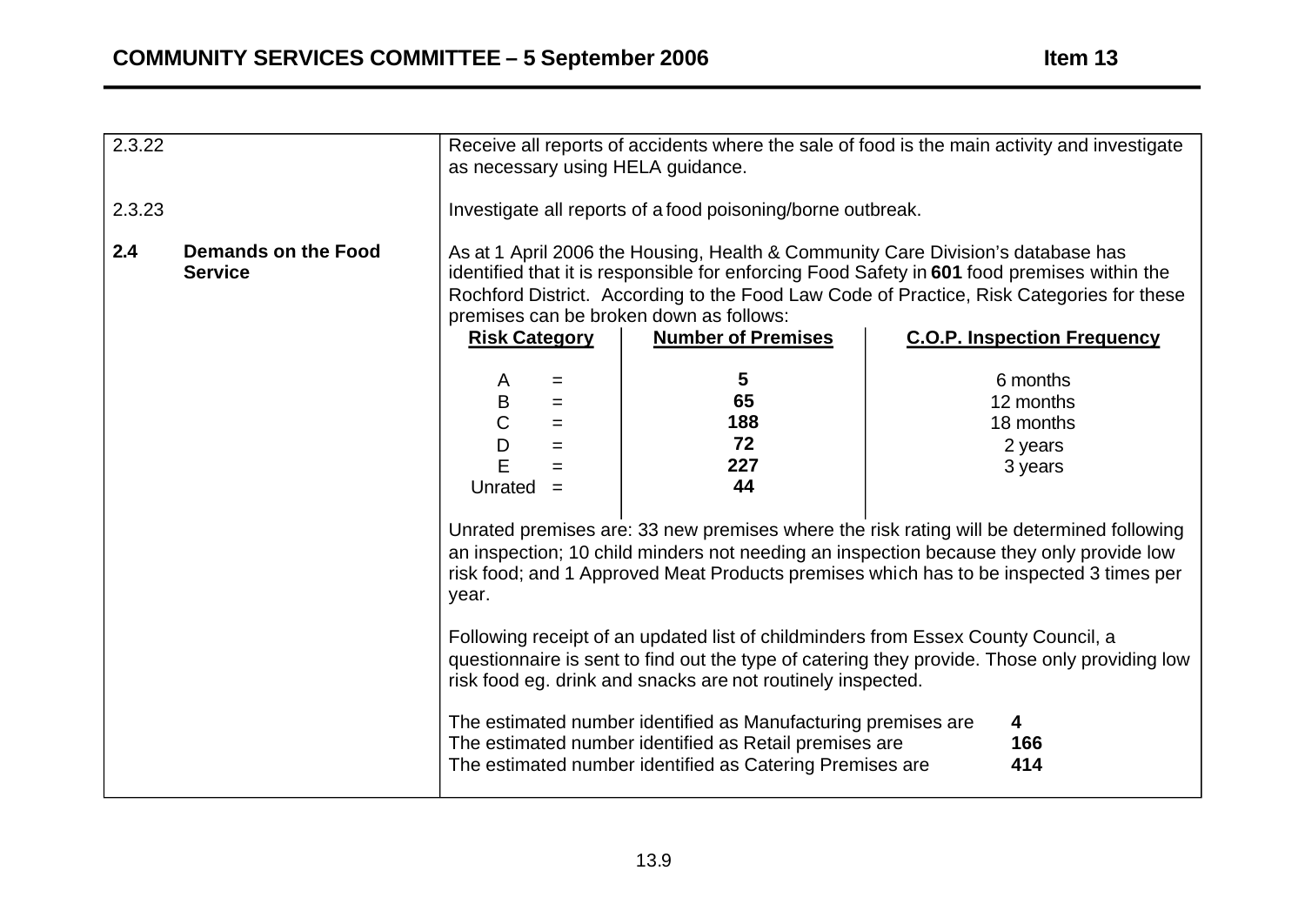|       |                              | As at 1 <sup>st</sup> April 2006 the number of approved premises under:                                                                                                                                                                                                                                                                                                                                                                                                                                                                                                                                                                                                         |
|-------|------------------------------|---------------------------------------------------------------------------------------------------------------------------------------------------------------------------------------------------------------------------------------------------------------------------------------------------------------------------------------------------------------------------------------------------------------------------------------------------------------------------------------------------------------------------------------------------------------------------------------------------------------------------------------------------------------------------------|
|       |                              | <b>Meat Regulations</b><br>(Meat Products)<br>$\overline{2}$<br><b>Fish Regulations</b>                                                                                                                                                                                                                                                                                                                                                                                                                                                                                                                                                                                         |
|       |                              | Food businesses that only operate out of hours are inspected at those times.                                                                                                                                                                                                                                                                                                                                                                                                                                                                                                                                                                                                    |
|       |                              | No particular external factors that may impact on this service have been identified. There<br>are two languages other than English identified as being significant among food handlers<br>and proprietors within the district. These are Bengali and Chinese, however the majority<br>of proprietors are able to speak adequate English or have somebody present at the<br>premises that can translate. In any cases where they may be language difficulties the<br>service would contact Language Direct (020 8539 5142) or Essex Police (01268 775533)<br>for details of an interpreter or use a community interpreting service provided by Medway<br>Council (01634 335578). |
|       |                              | A number of pamphlets and leaflets on food safety are also available in different<br>languages within the food service at Rochford District. These languages are not seen as<br>placing a particular demand on the food service.                                                                                                                                                                                                                                                                                                                                                                                                                                                |
| 2.5   | <b>Enforcement Policy</b>    | This service operates to a documented enforcement policy.                                                                                                                                                                                                                                                                                                                                                                                                                                                                                                                                                                                                                       |
| 3.0   | <b>SERVICE DELIVERY</b>      |                                                                                                                                                                                                                                                                                                                                                                                                                                                                                                                                                                                                                                                                                 |
| 3.1   | <b>Inspection Programmes</b> |                                                                                                                                                                                                                                                                                                                                                                                                                                                                                                                                                                                                                                                                                 |
| 3.1.1 | Programmed                   | The number of Programmed Food Hygiene Inspections for the period is $= 303$ .                                                                                                                                                                                                                                                                                                                                                                                                                                                                                                                                                                                                   |
| 3.1.2 | <b>Carry Over</b>            | The number of Programmed Food Hygiene Inspections carried over from the last financial<br>year is $= 2$ .                                                                                                                                                                                                                                                                                                                                                                                                                                                                                                                                                                       |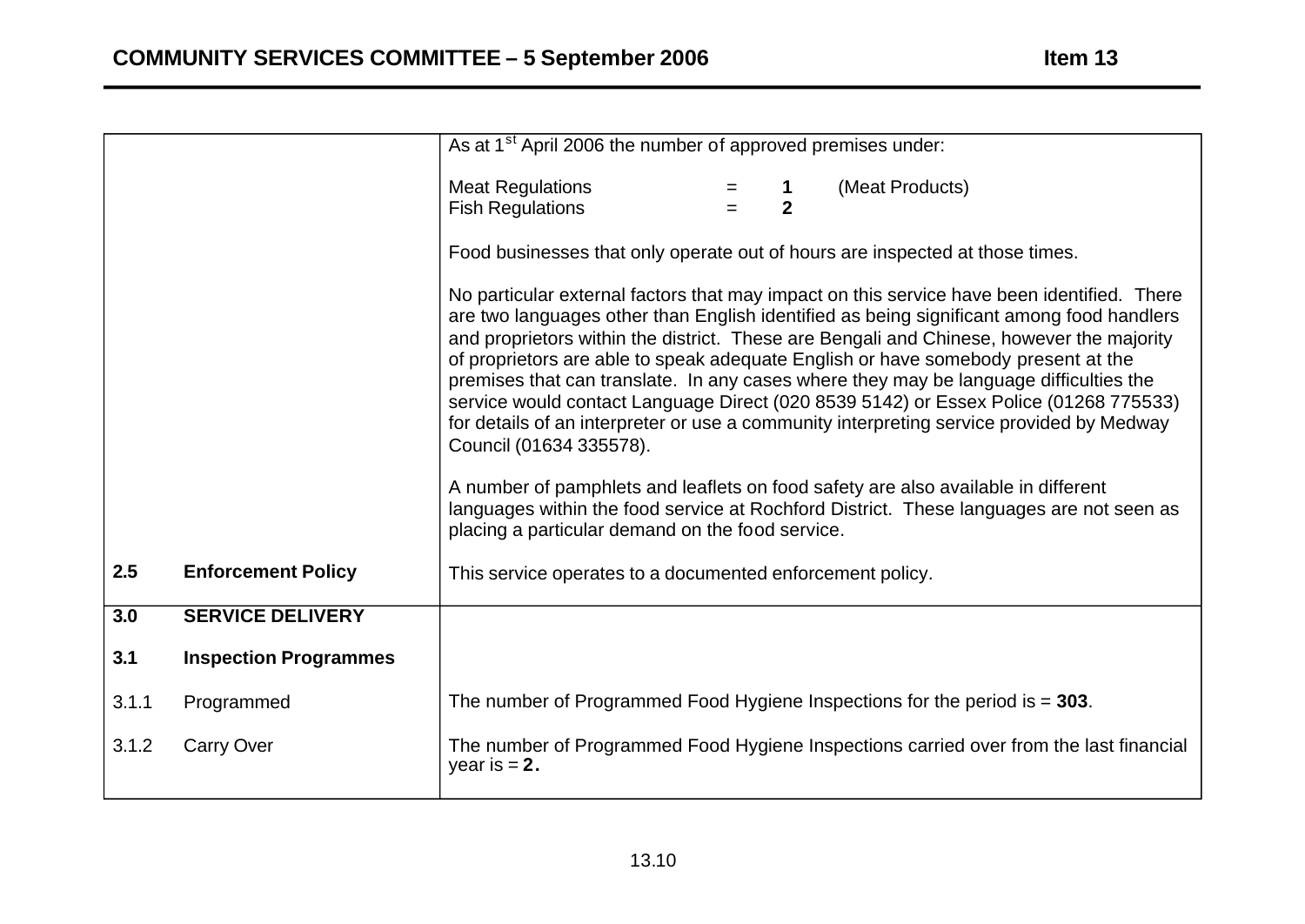| 3.1.3 | Total                           | Therefore the total number of Programmed Food Hygiene Inspections for the period<br>$is = 305$ . (See the Addendum for a breakdown)                                                                                                                                                                                                                                                             |
|-------|---------------------------------|-------------------------------------------------------------------------------------------------------------------------------------------------------------------------------------------------------------------------------------------------------------------------------------------------------------------------------------------------------------------------------------------------|
| 3.1.4 | Target                          | The target for this year is to achieve: Risk Categories A to $C = 98\%$<br>Risk Categories D to $E = 98\%$<br>All Categories = 98%                                                                                                                                                                                                                                                              |
| 3.1.5 | <b>Revisits</b>                 | The estimated number of revisits for this plan period is $= 75$ .                                                                                                                                                                                                                                                                                                                               |
| 3.1.6 | Non-Programmed inspections      | The estimated number on non-programmed inspections is $= 45$ .                                                                                                                                                                                                                                                                                                                                  |
| 3.1.7 | Other                           | The estimated number of premises requiring approval $= 3$ .                                                                                                                                                                                                                                                                                                                                     |
| 3.2   | <b>Food Complaints</b>          | All food complaints received including anonymous complaints are investigated in<br>accordance with the good enforcement principle of targeting, transparency, consistency<br>and proportionality. The estimated number for this plan period is $= 100$ .                                                                                                                                        |
| 3.3   | <b>Home Authority Principle</b> | There are no formal Home Authority Agreements set up for any food business within<br>Rochford District. The Council is, however, the originating Authority for 1 manufacturing<br>businesses which distribute their products nationwide. Advice on standards is provided to<br>other Councils following complaints made to them about purchases made from outlets<br>outside Rochford District. |
| 3.4   | <b>Advice to Business</b>       | Advice is provided to existing or proposed food businesses, members of the public, other<br>Council Service Departments and other persons. Advice is mainly person to person whilst<br>Officers are carrying out visits/inspections but may also be following a telephone call or<br>letters to the Housing, Health and Community Care Division.                                                |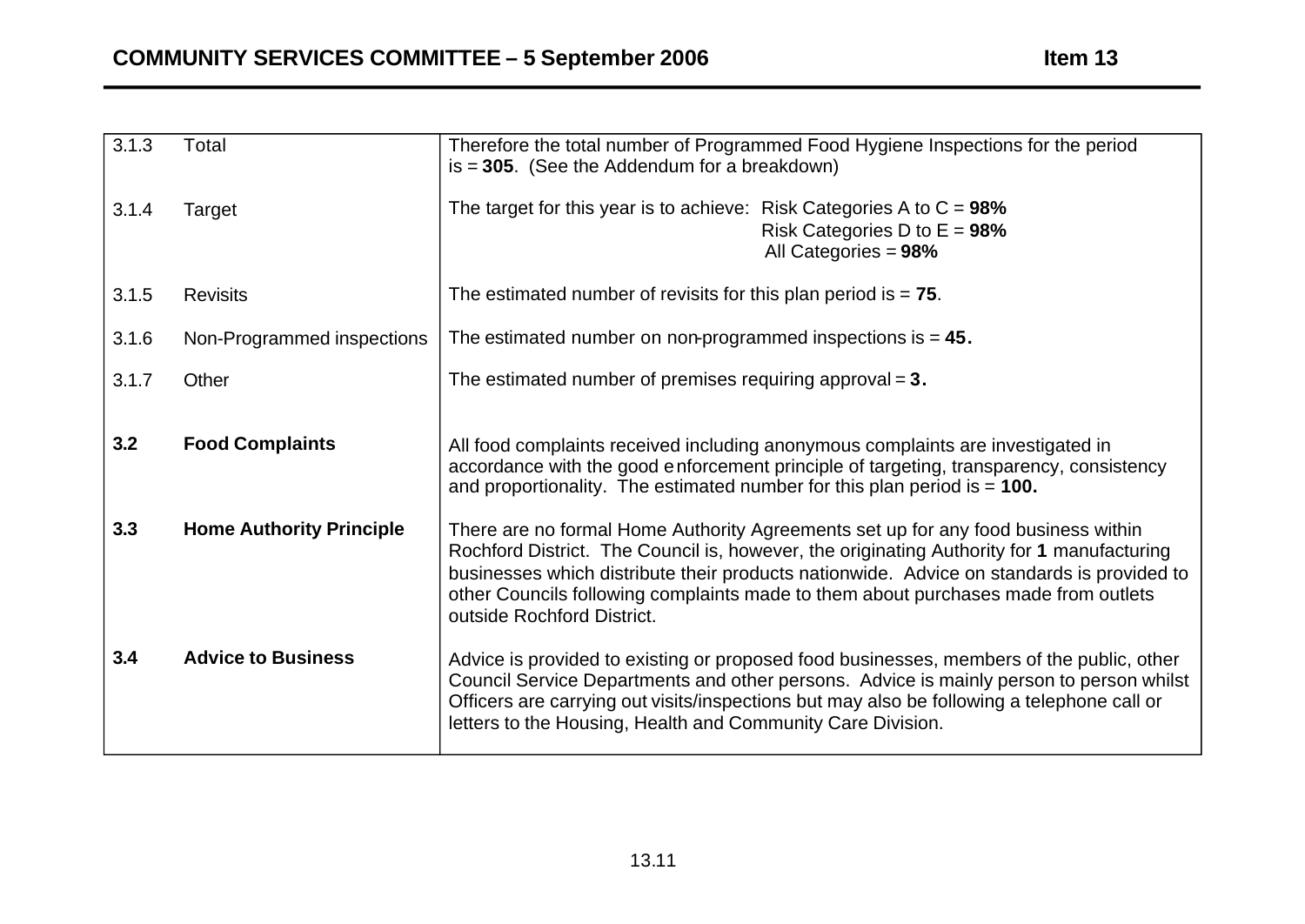|                             | Officers aim to give advice in accordance with recognised guidance and codes of practice,<br>and a range of advisory leaflets is available.<br>The estimated number for the plan period is $= 150$ .<br>The Council has regular meetings with the Chamber of Trade and Federation of Small<br>Businesses, who have been consulted on the Division's Enforcement Policy.<br>The Council invites all businesses to regular breakfast meetings when any topic can be |
|-----------------------------|-------------------------------------------------------------------------------------------------------------------------------------------------------------------------------------------------------------------------------------------------------------------------------------------------------------------------------------------------------------------------------------------------------------------------------------------------------------------|
| 3.5<br><b>Food Sampling</b> | discussed, including food safety.<br>Food sampling for microbiological contamination is carried out in accordance with the<br>Public Health Laboratory Service (Chelmsford)/Essex Food Group Sampling Programme<br>and taking account of current food premises.                                                                                                                                                                                                   |
|                             | The estimated number of samples to be taken for this period is $= 200$ .<br>It is estimated that there will be no charge from the Health Protection Agency Eastern,<br>Chelmsford Food, Water and Environmental Laboratory Service to analyse this number of<br>samples.                                                                                                                                                                                          |
|                             | The service also enables officers in the food team to carry out random sampling of foods<br>where it is felt necessary. This may occur following a programmed or otherwise visit to<br>food premises or via a food complaint received by the service.                                                                                                                                                                                                             |
|                             | Food complaint samples are analysed by a Public Analyst or examined by a food<br>examiner (the Health Protection Agency Eastern Laboratory at Chelmsford or an<br>entomologist) if necessary.                                                                                                                                                                                                                                                                     |
|                             | It is estimated that 8 food complaint samples will be submitted for analysis or examination,<br>and provision in the budget has been made.                                                                                                                                                                                                                                                                                                                        |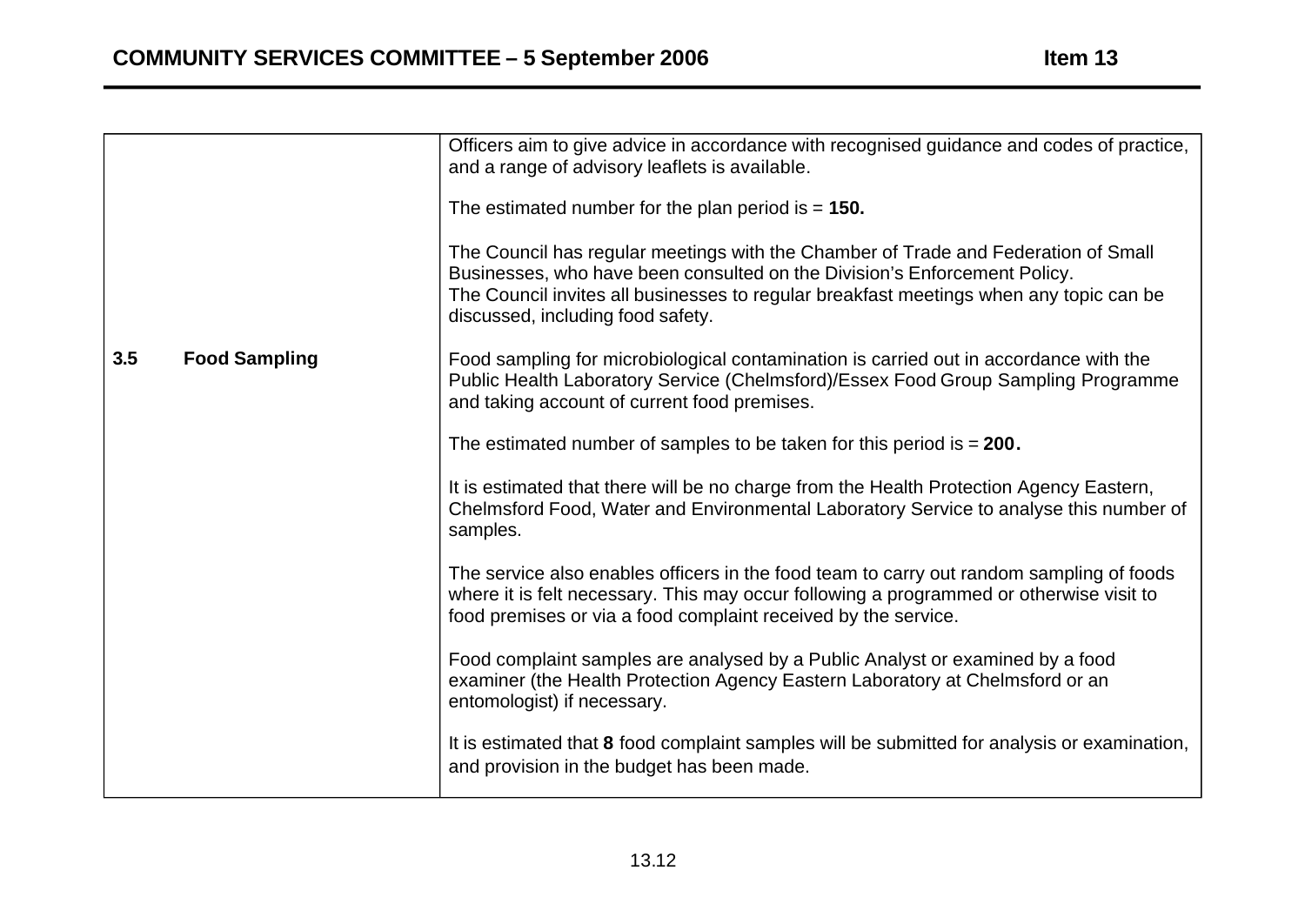| 3.6 | <b>Outbreak Control and</b><br><b>Inspection Disease Control</b> | Food poisoning notifications and outbreaks are investigated within one working day of<br>receipt in accordance with the Control of Communicable Disease Joint Plans of Essex<br>Local Health Protection Team and Essex Local Authorities and following guidance in CDR<br>Review dated 1995.<br>The estimated number of notifications requiring investigation for this period is $= 150$ . |
|-----|------------------------------------------------------------------|--------------------------------------------------------------------------------------------------------------------------------------------------------------------------------------------------------------------------------------------------------------------------------------------------------------------------------------------------------------------------------------------|
|     |                                                                  | The estimated number of outbreaks is $= 1$ .                                                                                                                                                                                                                                                                                                                                               |
| 3.7 | <b>Food Alerts</b>                                               | Food alerts are handled in accordance with Food Law Code of Practice.                                                                                                                                                                                                                                                                                                                      |
|     |                                                                  | The food safety service has facilities to receive food alerts by an electronic mail system as<br>required by the Code of Practice.                                                                                                                                                                                                                                                         |
|     |                                                                  | The estimated number of food alerts received for this period is $= 125$ .                                                                                                                                                                                                                                                                                                                  |
| 3.8 | Liaison                                                          | A number of arrangements have been made to improve the consistency of enforcement<br>with neighbouring Authorities.                                                                                                                                                                                                                                                                        |
|     |                                                                  | This service actively supports the Essex Environmental Health Management Group's Food<br>Group and the Food Study Group                                                                                                                                                                                                                                                                    |
|     |                                                                  | Investigations of suspected food poisoning outbreaks are carried out either jointly or in<br>close contact with the Consultants in Communicable Disease Control (CCDC) for Essex.<br>The service also advises and liaises with other services within Rochford District Council,<br>including: Building Control, Planning, the Environmental Protection Team and the<br>Licensing Team.     |
|     |                                                                  | The service is consulted on planning applications involving food premises.                                                                                                                                                                                                                                                                                                                 |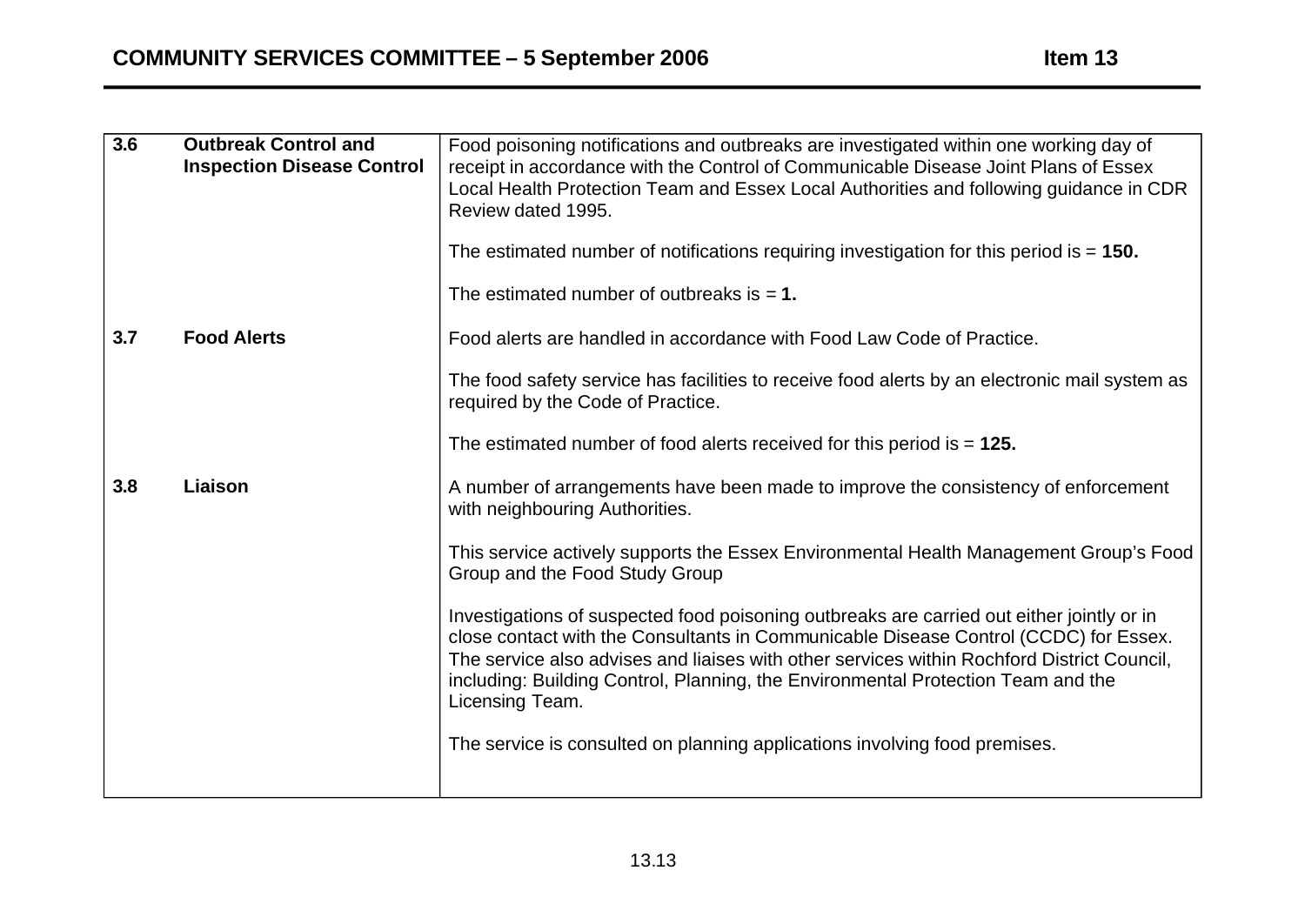| 3.9  | <b>Food Safety Promotion</b> | Food safety promotion on cooking turkeys and barbecues is carried out during the autumn<br>and spring respectively. Leaflets are made available at the 2 Council offices, community<br>centres, butchers, etc., and are given to food poisoning cases. An article on these subjects<br>is included in the autumn and spring editions of Rochford Matters, the free Council<br>newspaper, and a press release is sent to local newspapers. Articles on other food safety<br>matters are also included in Rochford Matters and where appropriate Business Matters.<br>All food poisoning cases are sent or given various advisory leaflets on food safety<br>Participate in the National Food Safety Week by organising a poster competition for school<br>children on the importance of hand washing and a RAP competition on food hygiene.<br>Participate in the National Food Safety Week by organising a public food information day<br>at Rayleigh Civic Suite.<br>Advise schools on providing safe packed lunches.<br>A food sampling advisory leaflet with advice on microbiological standards and food safety<br>is provided following each programmed inspection. It is also sent following an acceptable<br>or unsatisfactory sampling result with a link to the Council's food web.<br>Comprehensive food safety information is available on Rochford District Council's website,<br>and a letter was sent to all food businesses when the website was created. |
|------|------------------------------|--------------------------------------------------------------------------------------------------------------------------------------------------------------------------------------------------------------------------------------------------------------------------------------------------------------------------------------------------------------------------------------------------------------------------------------------------------------------------------------------------------------------------------------------------------------------------------------------------------------------------------------------------------------------------------------------------------------------------------------------------------------------------------------------------------------------------------------------------------------------------------------------------------------------------------------------------------------------------------------------------------------------------------------------------------------------------------------------------------------------------------------------------------------------------------------------------------------------------------------------------------------------------------------------------------------------------------------------------------------------------------------------------------------------------------------------------------------------------|
|      |                              | Provide nutritional advice on school meals by working in partnership with Essex Trading<br>Standards.                                                                                                                                                                                                                                                                                                                                                                                                                                                                                                                                                                                                                                                                                                                                                                                                                                                                                                                                                                                                                                                                                                                                                                                                                                                                                                                                                                    |
| 3.10 | <b>Export Certification</b>  | Export certificates for manufacturers within the district exporting various food are provided.<br>The estimated number of certificates requested during this period is 0.                                                                                                                                                                                                                                                                                                                                                                                                                                                                                                                                                                                                                                                                                                                                                                                                                                                                                                                                                                                                                                                                                                                                                                                                                                                                                                |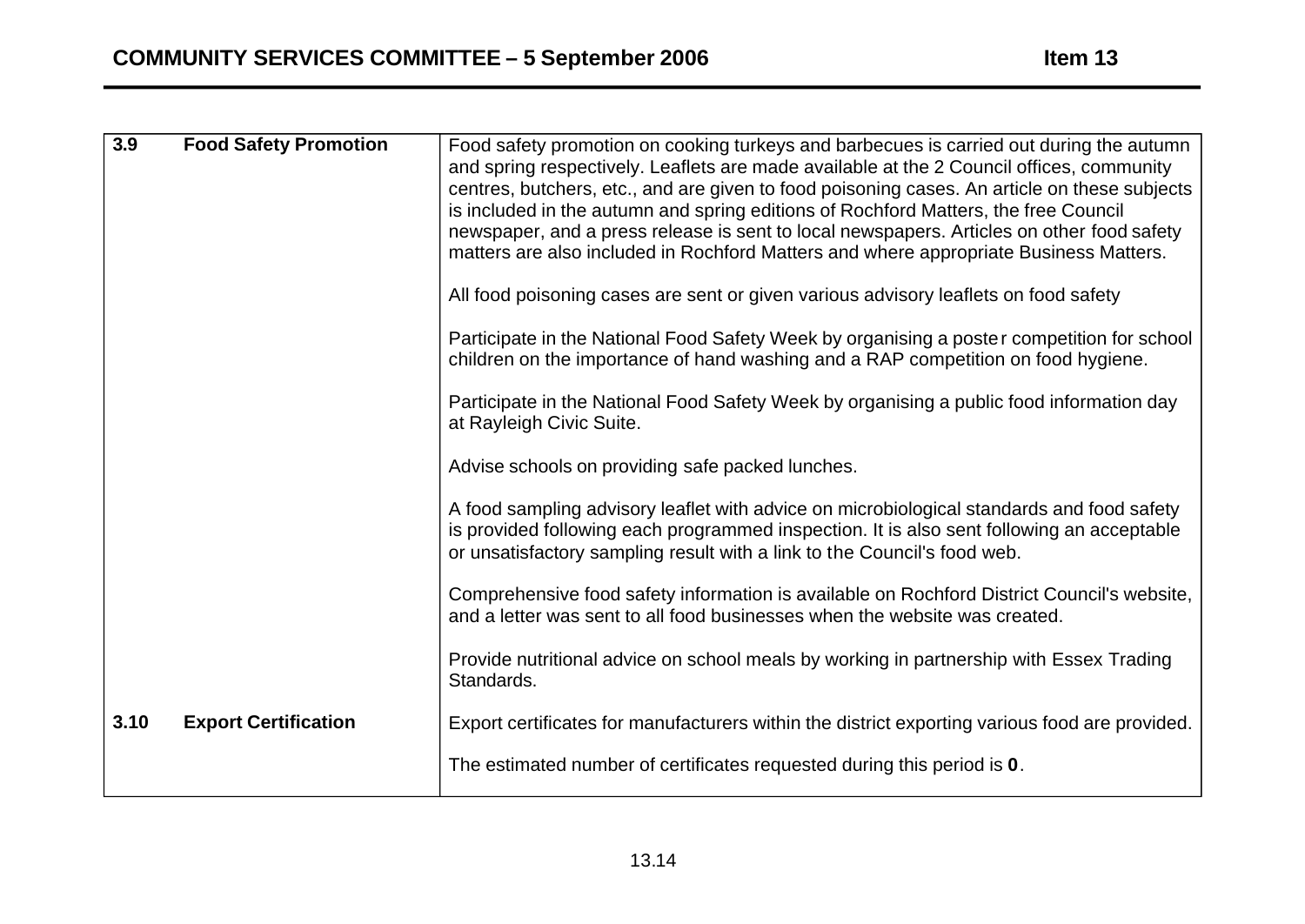| $\overline{4.0}$ | <b>RESOURCES</b>            |                                                                                                                                                                                                                                                                                                                                           |
|------------------|-----------------------------|-------------------------------------------------------------------------------------------------------------------------------------------------------------------------------------------------------------------------------------------------------------------------------------------------------------------------------------------|
| 4.1              | <b>Financial Allocation</b> | The overall total expenditure for the Environmental Health Service is £1,065,300. From<br>this amount the food service is not currently allocated a specific amount.                                                                                                                                                                      |
|                  |                             | It is estimated that there is an increase in real terms on the last financial year allocation of<br>£1,000 because of the additional cost of the audit. Last year £21,500 was allocated for the<br>inspection contract and audit (deferred); this year £22,500 is allocated for the inspection<br>contract and audit.                     |
|                  |                             | Approximately £19,000 will be spent engaging a food contractor to carry out planned<br>inspections. This is included in the overall total expenditure.                                                                                                                                                                                    |
|                  |                             | Approximately £3,500 will be spent engaging a contractor to carry out an audit. This is<br>included in the overall total expenditure.                                                                                                                                                                                                     |
|                  |                             | In November 2005, the Health Protection Agency allocated Essex Authorities a sampling<br>budget of 82,551 credits. This amount has been divided between Essex authorities.<br>Rochford's allocation is 4,000 credits, although credits can be exchanged. Samples can<br>be submitted to these allocations without Councils being charged. |
|                  |                             | Details of the budget for salaries, travel, subsistence, consultancy, and analytical fees are<br>contained in Rochford District Councils Budget Book 2006/2007. In addition, some of the<br>unused inspection and audit budget for last year has been brought forward to provide a<br>credit for the audit.                               |
|                  |                             | No budget is separately allocated for prosecutions or legal action taken as a result of<br>action under this service, but are provided for within the Legal Service's budget.                                                                                                                                                             |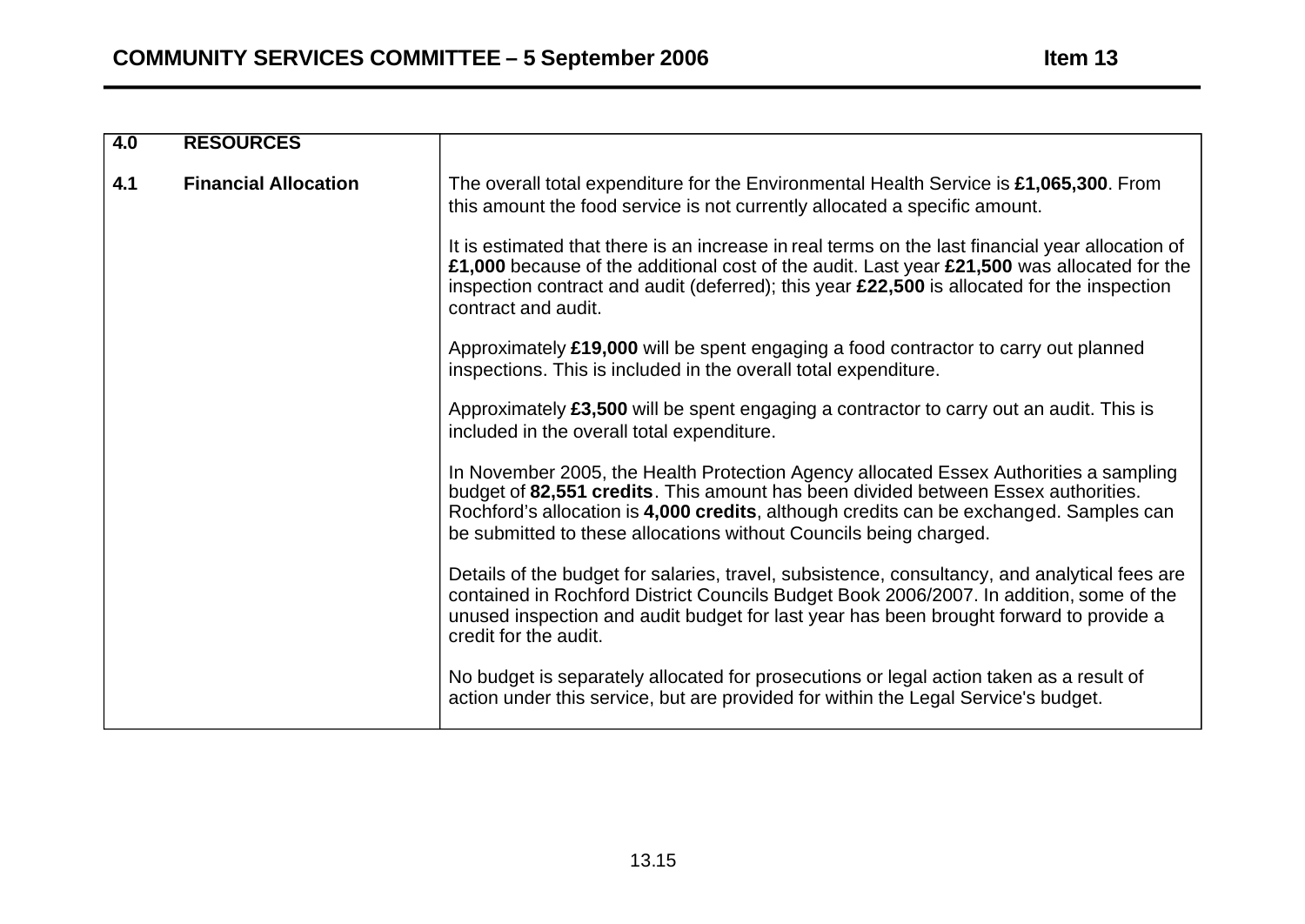| $\overline{4.2}$ | <b>Staffing Allocation</b>    | The staff available for this period is:                                                                                                                                                                                                                                                                                                                                  |
|------------------|-------------------------------|--------------------------------------------------------------------------------------------------------------------------------------------------------------------------------------------------------------------------------------------------------------------------------------------------------------------------------------------------------------------------|
|                  |                               | Safety Food and Regulation Manager<br>Principal Environmental Health Officer (maternity leave until 9/7/06)<br><b>Contract EHO</b><br>Senior EHO<br>Part-time Senior EHO<br><b>Senior EHO</b><br>$\boldsymbol{2}$<br>Environmental Health Assistants (EHA)<br>4<br>Administrative staff (1 part-time)                                                                    |
|                  |                               | This staffing allocation is not solely for this service plan. These officers also carry out the<br>Health and Safety, Animal Welfare Licensing, Outbreak Control and Infectious Disease,<br>Skin Piercing Registration, Game Dealer Licensing and Sunday Trading duties. The<br>administrative staff also support the entire Housing, Health and Community Care Service. |
|                  |                               | It is estimated that the above staffing levels will provide sufficient resources to carry out<br>the service delivery outlined in Paragraph 3.0.                                                                                                                                                                                                                         |
|                  |                               | It is estimated that 3 full time equivalents work on food safety (plus administrative staff).                                                                                                                                                                                                                                                                            |
| 4.3              | <b>Staff Development Plan</b> | This service supports the Corporate Aims for Rochford District Council. The staff covering<br>this service will continue to be encouraged, motivated and trained to develop their<br>potential and use their talents for the benefit of the people of the district.                                                                                                      |
|                  |                               | This service identifies training and development needs by an annual performance and<br>development review of all staff.                                                                                                                                                                                                                                                  |
|                  |                               | One Student EHO is being trained in all functions of Environmental Health.                                                                                                                                                                                                                                                                                               |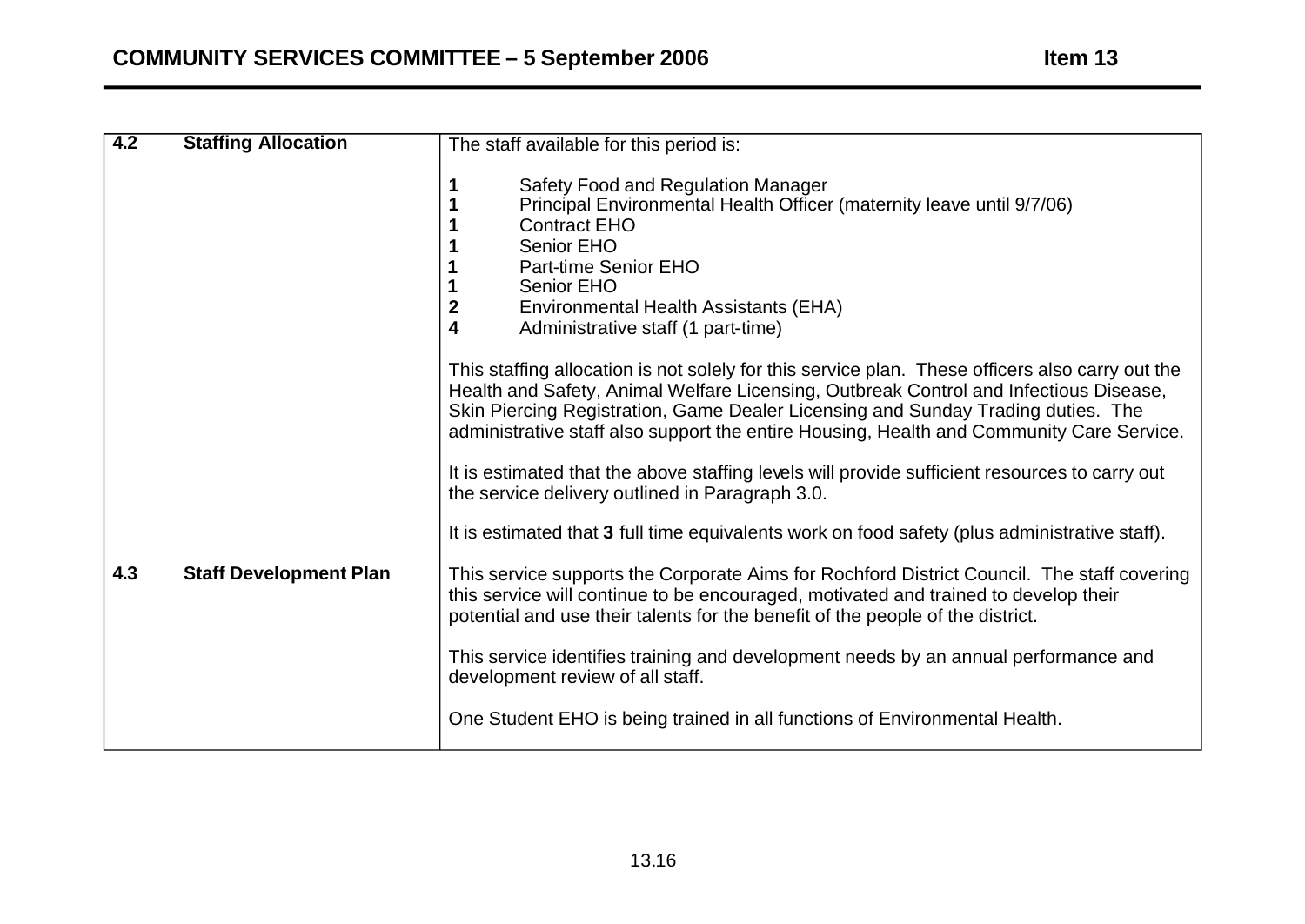| The training budget is allocated primarily to those staff in the whole service that are<br>identified as requiring further training to develop their professional and technical skills for<br>the job that they are required to carry out and to deliver Corporate Objectives                                                                                                                                                      |
|------------------------------------------------------------------------------------------------------------------------------------------------------------------------------------------------------------------------------------------------------------------------------------------------------------------------------------------------------------------------------------------------------------------------------------|
| Budget provision is also available for minor, short ad hoc training courses that become<br>available.                                                                                                                                                                                                                                                                                                                              |
| For this plan period, the following training needs have been identified:                                                                                                                                                                                                                                                                                                                                                           |
| Minor ad hoc courses when they become available<br>1 week Food Microbiology Course at Leeds or Warwick for 1 EHO                                                                                                                                                                                                                                                                                                                   |
| Cascade training is provided by the officer attending an external training course to other<br>officers in the service.                                                                                                                                                                                                                                                                                                             |
| Periodic meetings are organised to discuss matters and issues of consistency arising<br>under this service plan area.                                                                                                                                                                                                                                                                                                              |
| Minutes of the Essex Environmental Health Management Group's Food Group and the<br>Food Study Group are circulated to officers in the food service.                                                                                                                                                                                                                                                                                |
| The Housing, Health & Community Care service and the Council supports Environmental<br>Health Officers that wish to obtain Chartered Status of the Chartered Institute of<br>Environmental Health (C.I.E.H) by taking the Assessment of Professional Development<br>$(APD)$ .                                                                                                                                                      |
| All E.H.Os that are members of the C.I.E.H. are required to undergo at least 20 hours of<br>Continuous Professional Development (CPD) per year. Whilst officers are responsible for<br>monitoring the amount they have done in a year the service recognises this need and<br>supports staff in achieving the minimum amount required by the CPD scheme. In house<br>training may be organised throughout the year by individuals. |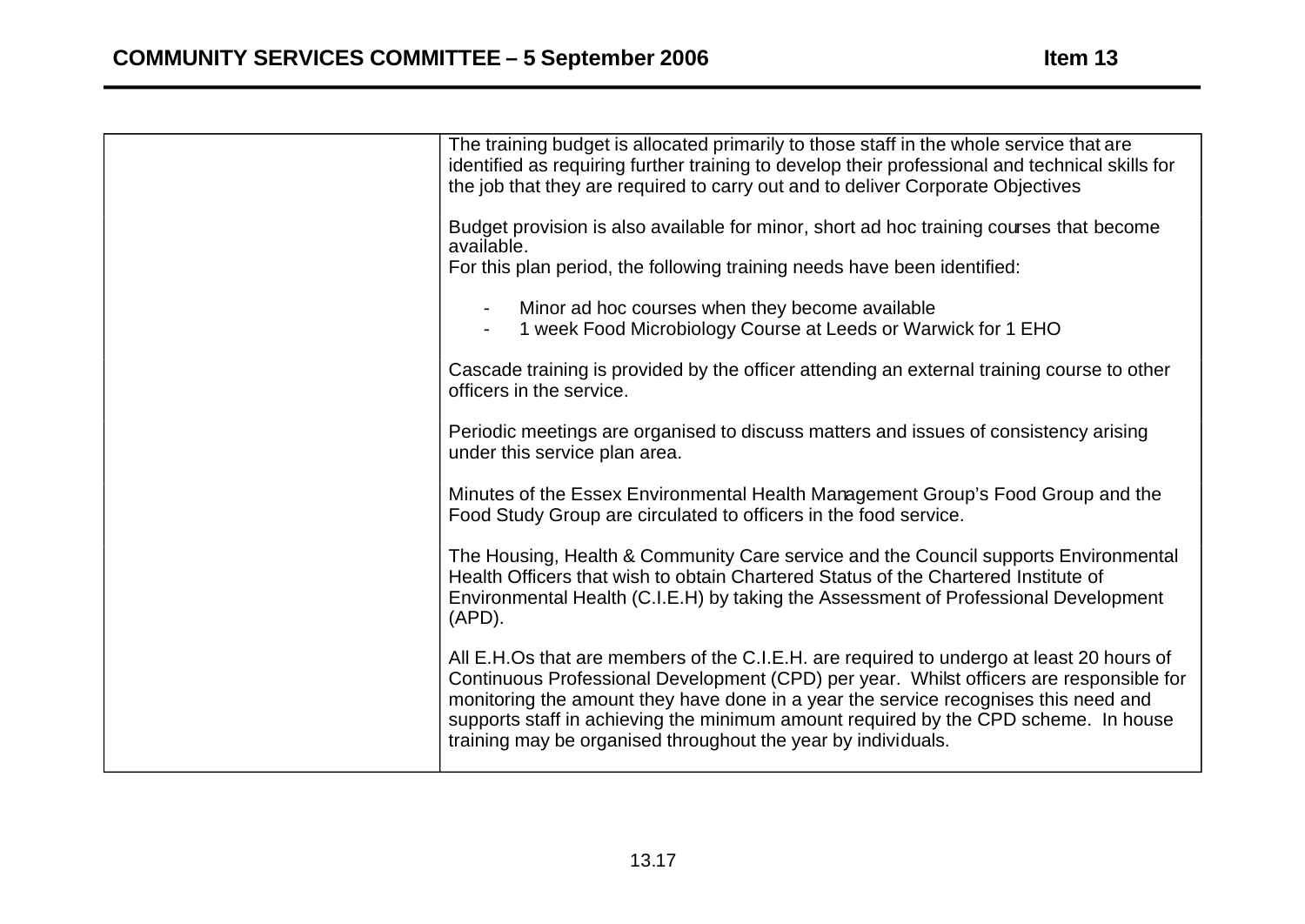|                                  | Every officer authorised to carry out food hygiene inspections and enforcement will receive<br>structured on-going training, which may take the form of in house training, formal visits or<br>vocational visits. The minimum ongoing/update training is 10 hours per year and is<br>recorded.<br>Officers who have not enforced food law for some time are put through structured revision<br>training before resuming food law enforcement duties. The minimum revision training is<br>15 hours and is recorded.<br>Officers returning to food law enforcement duties after an absence of more than 3 years<br>are monitored by a more senior officer experienced in food law enforcement for a<br>minimum period of 3 months.                                                                                                                                                                                                                                                                                                            |  |
|----------------------------------|---------------------------------------------------------------------------------------------------------------------------------------------------------------------------------------------------------------------------------------------------------------------------------------------------------------------------------------------------------------------------------------------------------------------------------------------------------------------------------------------------------------------------------------------------------------------------------------------------------------------------------------------------------------------------------------------------------------------------------------------------------------------------------------------------------------------------------------------------------------------------------------------------------------------------------------------------------------------------------------------------------------------------------------------|--|
| 5.0<br><b>QUALITY ASSESSMENT</b> | Before new officers undertake food law enforcement duties independently, they are<br>supervised and monitored by a more senior officer experienced in food law enforcement<br>for up to 6 months.<br>The following peer reviews are carried out:<br>Contractor<br>All letters are checked for compliance with codes of practise and guidance, and to<br>$\blacktriangleright$<br>determine the need for a revisit:<br>All computer inspection documents are checked for accuracy of the risk rating and to<br>$\blacktriangleright$<br>agree when a rating has been reduced;<br>All reports of inspections are checked for accuracy;<br>➤<br>1 full audit using Section's "Management Quality Audit Form" is carried out on a<br>$\blacktriangleright$<br>completed high risk inspection per month. This involves a desk-top check and a visit.<br>Therefore, 12 audits to be carried out for the period. The contractor will carry out<br>approximately 218 high risk inspections. Therefore the audit rate is<br>$(12/218)^*100=5.50\%$ . |  |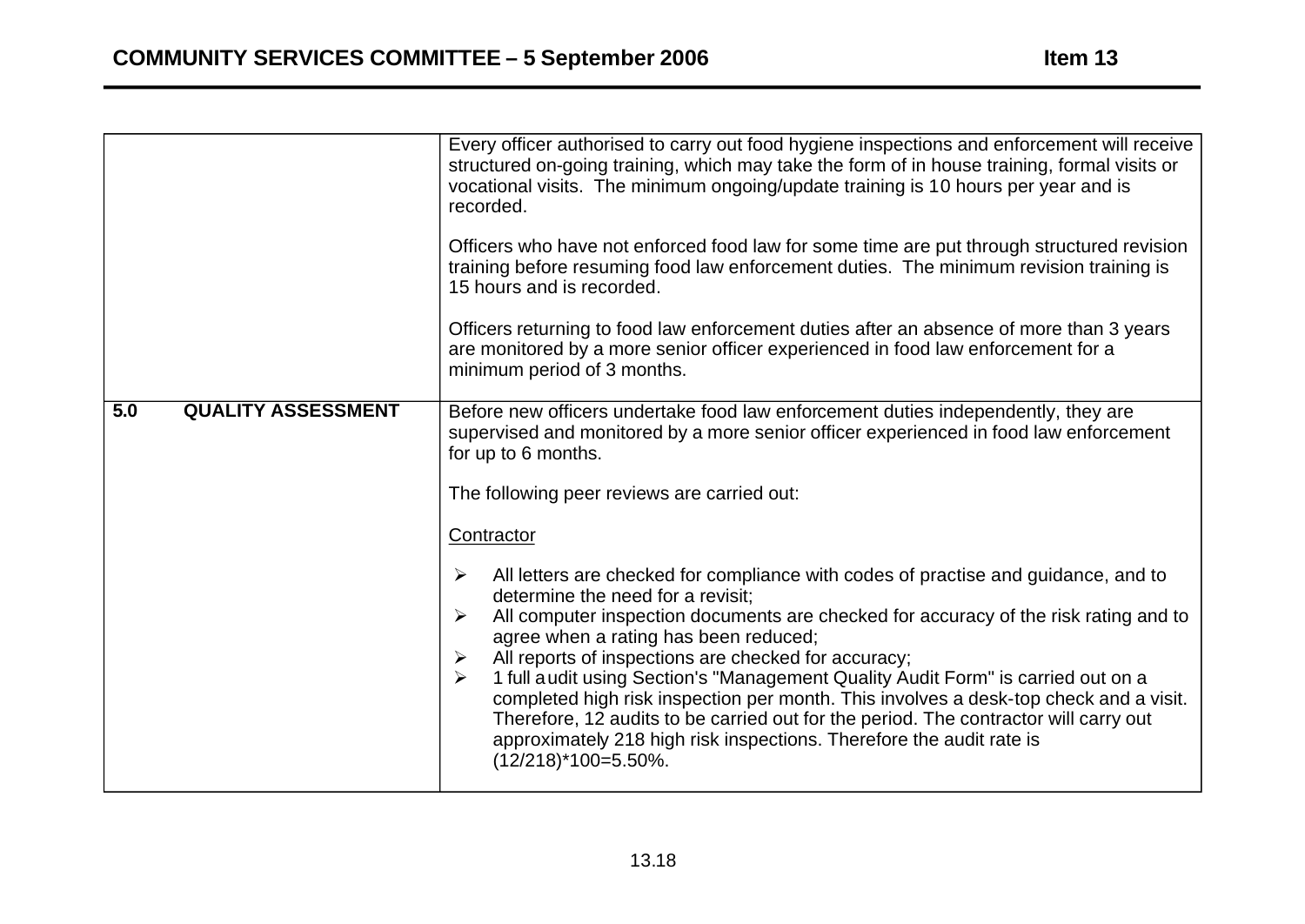|       |                                           | Staff - Food EHOs                                                                                                                                                                                                                                                                                                                                                                                                                                                                                                            |  |
|-------|-------------------------------------------|------------------------------------------------------------------------------------------------------------------------------------------------------------------------------------------------------------------------------------------------------------------------------------------------------------------------------------------------------------------------------------------------------------------------------------------------------------------------------------------------------------------------------|--|
|       |                                           | A full audit using the Section's "Management Quality Audit Form" is carried out on<br>$\blacktriangleright$<br>5% of all high risk inspections. This involves a desk-top check and a visit. It is<br>estimated that the Food EHOs will carry out about 12 high risk inspections each per<br>year. Therefore, 1 audit to be carried out each for the period.<br>A full audit using the Section's "Management Quality Audit Form" is carried out on<br>$\blacktriangleright$<br>5 complaints/enquiries received each per year. |  |
|       |                                           | A Third Party audit of the Inspection Process will be carried out by a contractor during the<br>period.                                                                                                                                                                                                                                                                                                                                                                                                                      |  |
| 6.0   | <b>REVIEW</b>                             |                                                                                                                                                                                                                                                                                                                                                                                                                                                                                                                              |  |
| 6.1   | <b>Review against the service</b><br>plan | An annual review against the service plan is carried out.                                                                                                                                                                                                                                                                                                                                                                                                                                                                    |  |
|       |                                           | In addition, performance is monitored monthly and a quarterly report is submitted to<br>Members.                                                                                                                                                                                                                                                                                                                                                                                                                             |  |
| 6.1.1 | Food Hygiene Inspections                  | The review below is for the plan period financial year 2005-2006.                                                                                                                                                                                                                                                                                                                                                                                                                                                            |  |
|       |                                           | The target for the last plan period was to achieve 98% of programmed inspections for high<br>risk premises (categories A, B and C), 98% for other premises (D and E) and 98% for all<br>premises.                                                                                                                                                                                                                                                                                                                            |  |
|       |                                           | The actual percentage achieved was 99.54%, 98.13% and 99.08% respectively.                                                                                                                                                                                                                                                                                                                                                                                                                                                   |  |
| 6.1.2 | <b>Revisits</b>                           | The number of revisits carried out was 63 (estimate 75).                                                                                                                                                                                                                                                                                                                                                                                                                                                                     |  |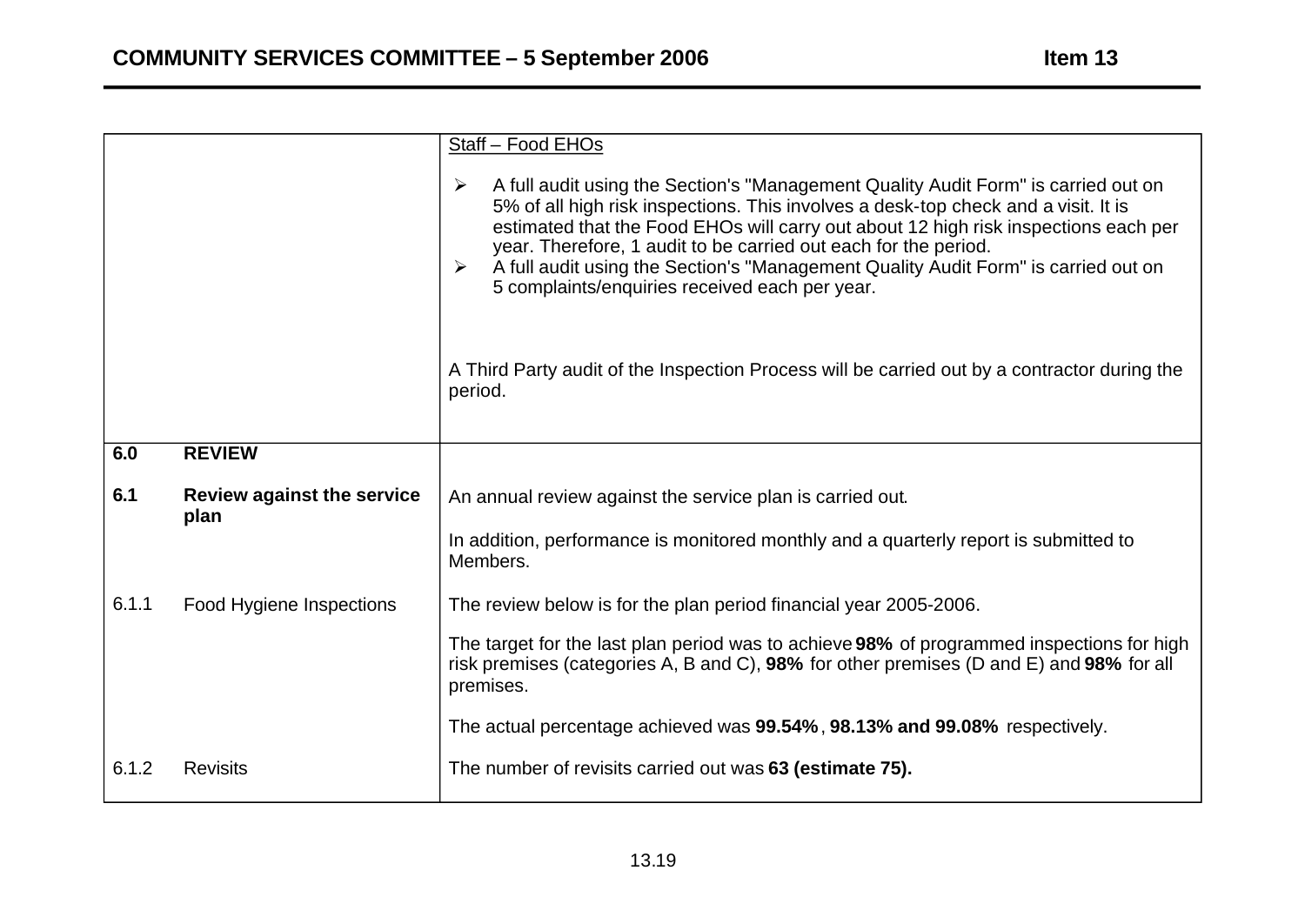| 6.1.3                                                       | <b>Service Request</b>                                                               | The number of service requests (food complaints and advice to businesses) received was<br>209 (estimate 350).    |
|-------------------------------------------------------------|--------------------------------------------------------------------------------------|------------------------------------------------------------------------------------------------------------------|
| 6.1.4                                                       | <b>Food Sampling</b>                                                                 | The number of food samples taken was 166 (estimate 200).                                                         |
| 6.1.5<br>Outbreak control and<br>infectious disease control | The number of notifications received requiring investigation was 122 (estimate 150). |                                                                                                                  |
|                                                             | The number of outbreaks was 0 (estimate 1).                                          |                                                                                                                  |
| 6.1.6                                                       | <b>Food Alerts</b>                                                                   | The number of food alerts received was 105 (estimate 80).                                                        |
| 6.1.7                                                       | <b>Export Certificates</b>                                                           | The number of export certificates issued was 0 (estimate 0).                                                     |
| 6.1.8                                                       | <b>Notices</b>                                                                       | The following number of 'notices' were issued                                                                    |
|                                                             |                                                                                      | - informal written warning letters: 241.<br>- Improvement Notices served: 1.<br>- Prohibition notices served: 0. |
| 6.1.9                                                       | <b>Closures and Prosecutions</b>                                                     | The number of emergency closures was 0.                                                                          |
|                                                             | The number of prosecutions was 0.                                                    |                                                                                                                  |
|                                                             |                                                                                      |                                                                                                                  |
|                                                             |                                                                                      |                                                                                                                  |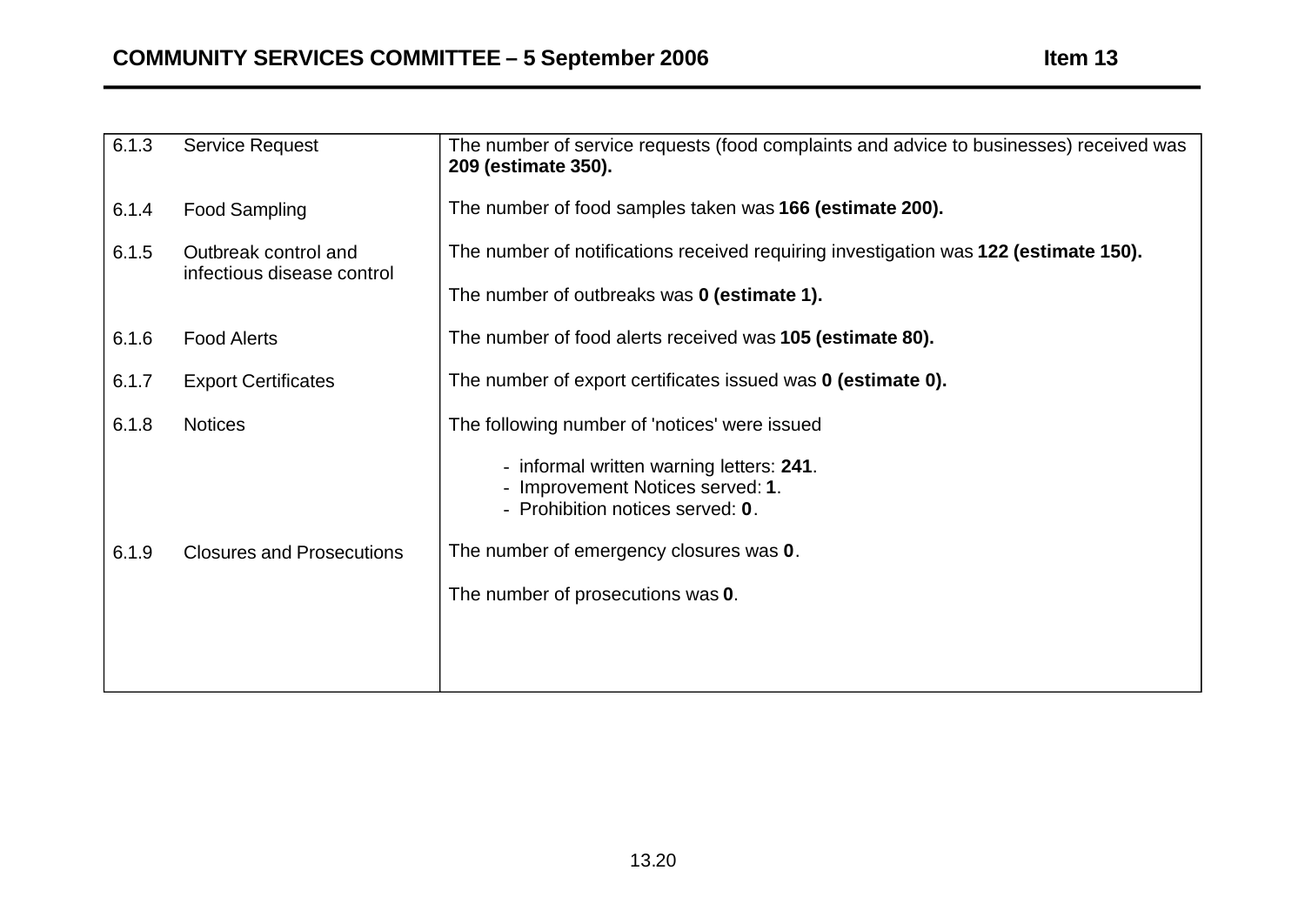| 6.2 | <b>Identification of any</b><br>variation from the service<br>plan | 1.<br>A third party audit of the inspection process was not carried out by a contractor<br>because it was decided to work in partnership with Chelmsford Borough Council<br>and Castle Point Borough Council, and engage the same contractor to audit all 3<br>councils within a 6 month period. This will reduce the cost of the audit and enable<br>benchmarking. |
|-----|--------------------------------------------------------------------|---------------------------------------------------------------------------------------------------------------------------------------------------------------------------------------------------------------------------------------------------------------------------------------------------------------------------------------------------------------------|
|     |                                                                    | An audit of Rochford's food EHOs was not carried out because of demands of other<br>2.<br>work. However, an internal audit during October 2003 by Rochford's Principal<br>Auditor confirmed that:                                                                                                                                                                   |
|     |                                                                    | There are effective procedures in respect of the contract arrangements;<br>$\bullet$                                                                                                                                                                                                                                                                                |
|     |                                                                    | There are effective controls in place in respect of compliance with<br>$\bullet$<br>regulations for inspection programmes;                                                                                                                                                                                                                                          |
|     |                                                                    | There are effective procedures in place to ensure training of EHOs is kept up<br>$\bullet$<br>to date.                                                                                                                                                                                                                                                              |
| 6.3 | <b>Areas of improvement</b>                                        | The FSAs guidance setting out the requirements for the planning, management and<br>1.<br>delivery of food safety services needs to be implemented by reviewing and revising<br>existing systems and documenting them, and by creating third party peer review<br>systems to verify its conformance against the Standard.                                            |
|     |                                                                    | Action: The review and documentation of the food safety services system to comply with<br>the FSA's standard will be complete by December 2006.                                                                                                                                                                                                                     |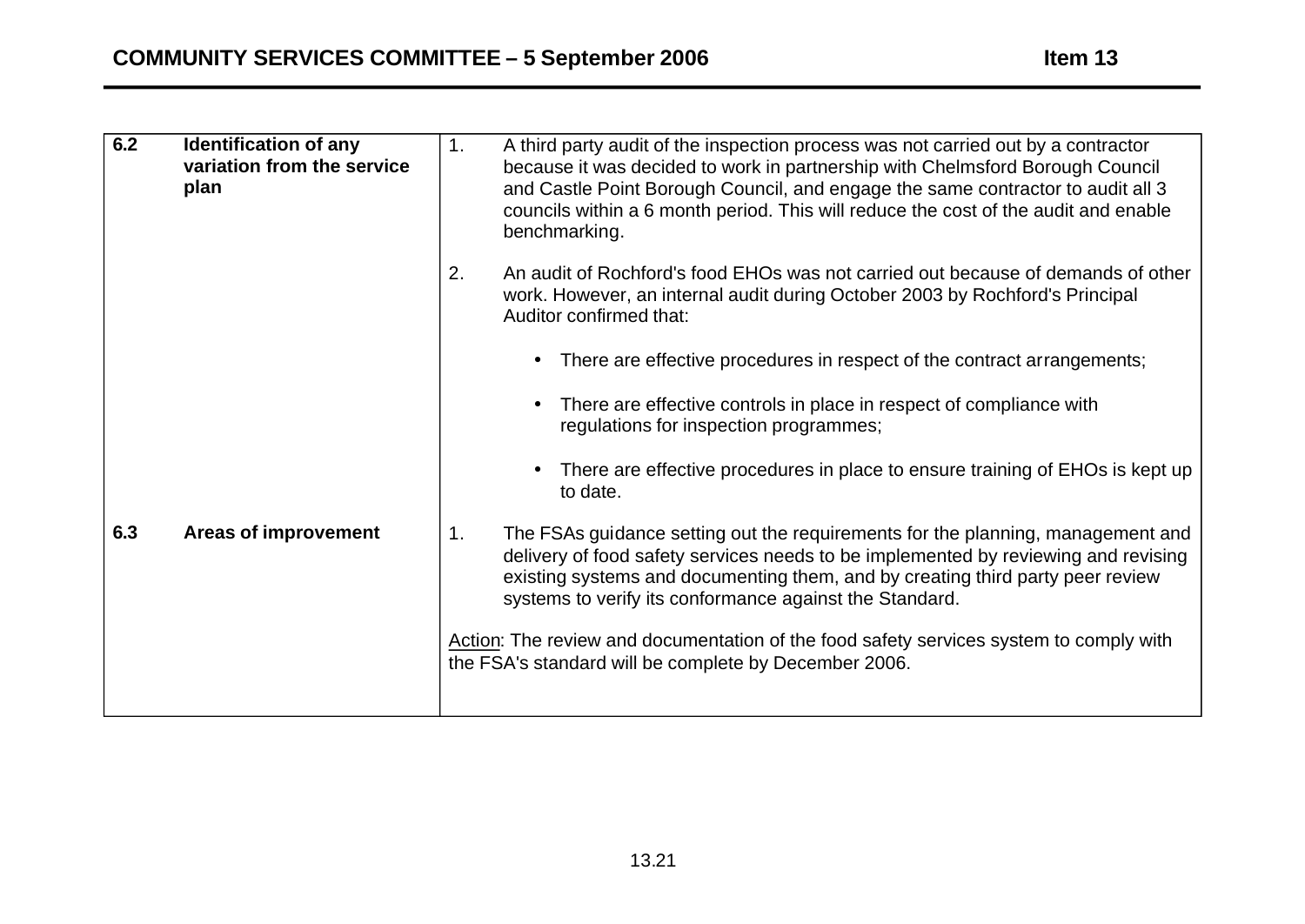| A third party audit of the food service needs to be carried out.<br>2.                                                                                                          |
|---------------------------------------------------------------------------------------------------------------------------------------------------------------------------------|
| Action: A contractor has been engaged to carry out a third party audit of the food service<br>in December 2006.                                                                 |
| An audit of RDC food EHOs needs to be carried out in accordance with 5.0 of this<br>3.<br>plan.<br>Action: An audit of Rochford's food EHOs will be carried out during 2006/07. |